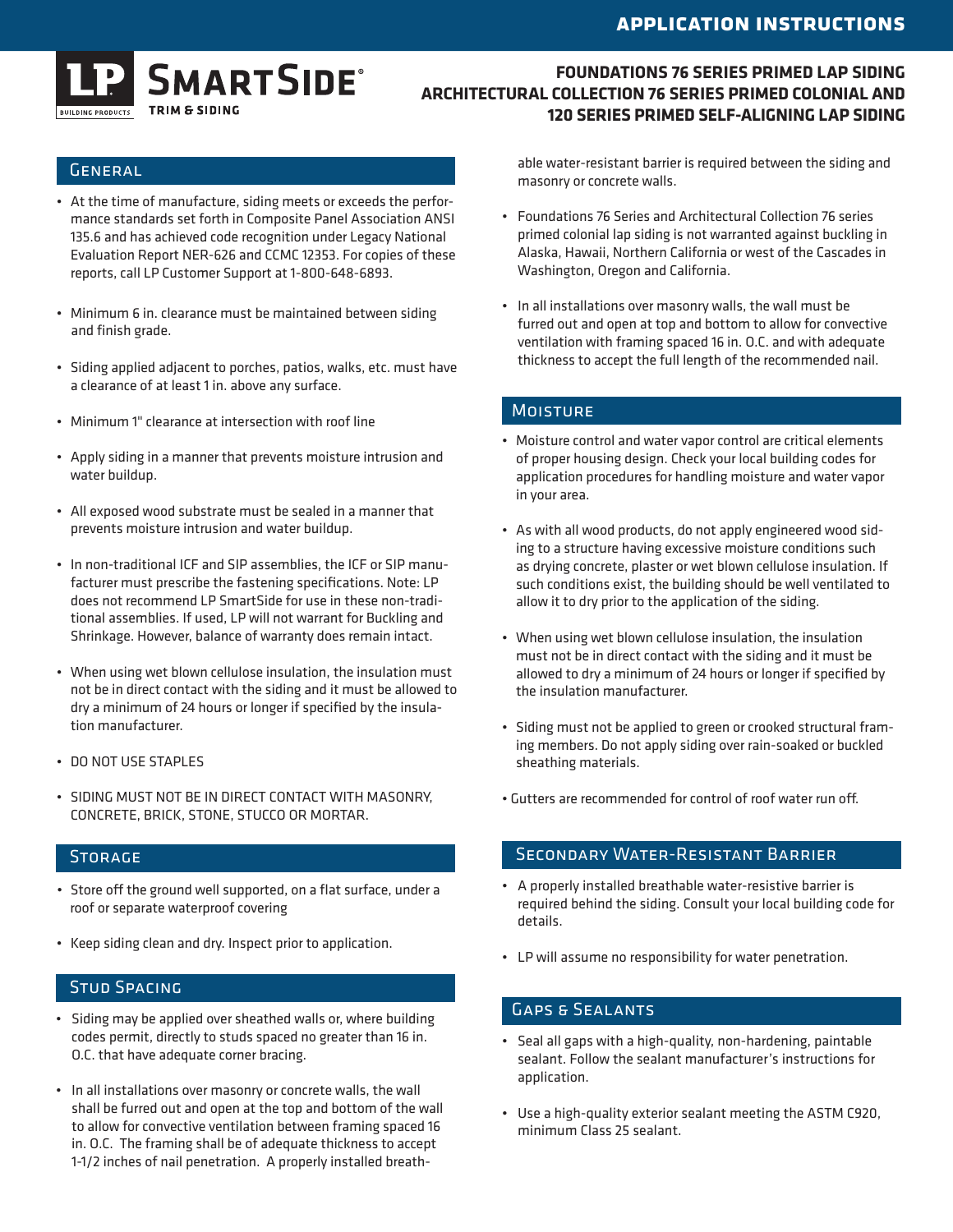## Flashing, Windows, Doors & Openings

• All openings must be properly sealed or flashed in a manner that prevents moisture intrusion or buildup. Several examples that accomplish this are shown on the following pages.

## Kick-Out Flashing

- Install kick-out flashing to direct the water into the gutter
- Install step flashing with minimum 4 in. upper leg
- Properly integrate flashing with the secondary water-resistive barrier. Use housewrap, flashing tape, z-flashing, or other items as needed to maintain the counterflashing principle.
- DO NOT extend the siding or trim into the kick-out flashing or gutter
- Maintain a clearance between the end of the gutter and the adjoining wall to allow for proper maintenance of the siding
- Prime and paint ALL exposed cut edges



## **TRIM**

Trim should be thick enough so the siding does not extend beyond the face of the trim.

- • Trim and fascia must be applied in a manner that will not allow moisture intrusion or water buildup.
- LP® SmartSide® siding are not designed and/or manufactured to be used as trim or fascia. LP SmartSide trim and fascia are available in a variety of dimensions.
- LP SmartSide lap siding is not designed and/or manufactured to be installed vertically.

## Finishing Instructions

#### **DO**

- **• Prime and paint all exposed surfaces including all drip edges or where water will hang.**
- • Apply finish coat as soon as possible or within 180 days of application.
- High-quality acrylic latex paint, specially formulated for use on wood and engineered wood substrates, is highly recommended. Semi-gloss or satin finish oil or alkyd paints are acceptable. For flat alkyd paint, please check with the coating manufacturer for their recommendations for use on composite wood siding.
- • Follow the coating manufacturer's application and maintenance instructions.

#### **DO NOT USE**

- • Semi-transparent and transparent stains.
- • Shake and shingle paints.
- • Vinyl-based resin formulas such as vinyl acetate, PVA, vinyl acetate/acrylic copolymer paints.

#### **HANDLE PREFINISHED LP SMARTSIDE PRODUCTS WITH EXTREME CARE DURING STORAGE AND APPLICATION. TOUCH UP ANY DAMAGE TO THE FINISH THAT MAY OCCUR DURING APPLICATION PER PREFINISHERS SPECIFICATIONS.**

## Nailing Instructions

- • Apply siding over a maximum stud spacing of 16 in. O.C. (See Stud Spacing)
- • Begin by establishing a straight reference line to guide positioning the bottom edge of the first course of siding.

The suggested procedure is to measure equal distance downward from the eaves and/or windows and snap a chalk line.

This first step ensures that the siding appears parallel with the eaves, soffit, and windows, regardless of any actual setting of the house from true level.

 SIDING MUST BE APPLIED AT LEAST 6 in. ABOVE THE GROUND.

- • Snap parallel chalk lines on the walls as guides in positioning the top edge of each siding course. Space chalk lines so that bottom edge of the first course of siding is applied at least 6 in. above the ground, and that each subsequent siding course is overlapped a minimum of 1 in. (minimum 1-3/8 in. for Beaded Lap Siding).
- Nail a starter strip (wood lath or siding approximately 3/8 in. x 1-1/2 in.) 1/4 in. above bottom chalk line and install first course of siding.
- Penetrate structural framing or wood structural panels and structural framing a minimum of 1-1/2 in.
- Use hot-dipped galvanized nails with a minimum 0.270 in. diameter head and 0.113 in. diameter shank.

# **Application instructions (cont.)**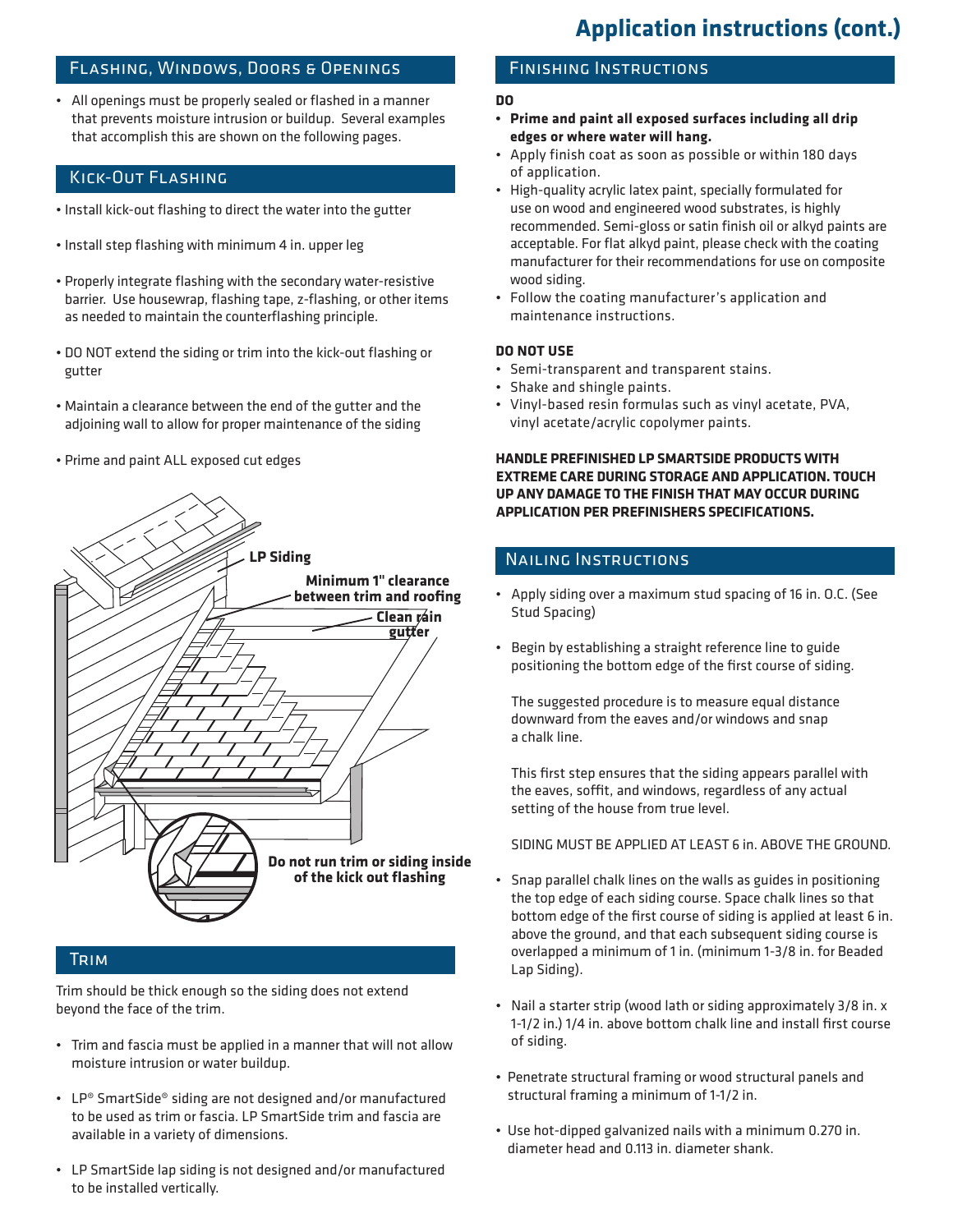- Shim siding at studs, as needed, to avoid drawing siding against uneven walls. DO NOT OVERDRIVE NAILS. Nail head should seat firmly to face of siding but not be overdriven to distort the siding surface.
- Vertical butt joints must fall on studs . Nails should be placed at all stud locations and positioned 3/8" from the vertical edges on each side of the butt joint. Stagger butt joints on subsequent courses.
- Leave a 3/16 in. gap. All joints must be caulked with sealant. Optional joint moulding may be used. If joint moulding option is selected, add the thickness of the web to the gap allowing a net 3/16 in. space for expansion.
- Nail at all framing members around openings (maximum spacing 16 in. O.C.). Shim, if necessary, to provide solid backing for siding fitted around windows, doors, and at rake cuts on gable ends.



- Where siding butts against window and door trim and at wood inside and outside corners, leave a 3/16 in. gap and seal.
- Nail from the center of the siding toward the ends, or from one end to the other end. NEVER nail from the ends of the siding toward the middle.
- Corner posts can be metal, wood, or vinyl. Trim should be thick enough so the siding does not extend beyond the face of the trim.
- Use drip cap flashing above all openings to ensure a weather-tight installation.
- Climb cut the surface of the siding such that the rotation of the blade cuts downward on the primed or prefinished surface.
- Where siding butts window trim, door casings and masonry, etc. leave a 3/16 in. gap and seal.
- For information on fastening LP SmartSide products in high wind speed areas, refer to ICC-ES Report ESR-1301 or APA Product Report PR-N124.

#### **Alternative Fastening Option for (fiber) Blind Nailing**

- Limited to 6" and 8" wide lap siding, 9" and wider lap siding MUST BE face nailed.
- Wood structural panels must be a minimum 7/16 inch Category

with an APA Trademark that contains the consensus Standard DOC PS 2.

- Foundations Series lap siding must be fastened with:
	- Minimum 8d (0.113 in. shank diameter) hot-dipped galvanized nail with a 0.270 in. diameter head spaced a maximum of 16 in. O.C. with fastener penetrating 1-1/2 in. into a stud.
	- Joints must always occur over stud locations.
	- Siding joints shall be staggered over successive courses.
	- Overlap successive courses of siding a minimum of 1".
	- Siding shall be installed with top (blind) nail placed 3/8" from each end, and 3/4 in. down from the top edge of the board.
	- Siding shall be face nailed 8 in. O.C. below window sills, frieze boards, and horizontal trim boards, with the bottom (face) nail placed 3/8" from either end and 3/8" from up from the bottom edge of the board.
	- Any exposed face nails must be sealed in a manner that prevents moisture intrusion and water buildup.

#### **Alternative Fastening Options over Corrosion Resistant Steel Stud Framing**

- Minimum withdrawal value of the steel framing must be 50 lbs. Refer to the framing manufacturer's evaluation report.
- Foundations lap must be fastened with:
	- Steel stud spacing a maximum spacing of 16 in. O.C.
	- Minimum #8 hot dipped galvanized tapered head selfdrilling screw with a 0.270 in. diameter head.
	- Minimum of 5 threads beyond the combined thickness of the siding and framing.
	- Minimum steel framing thickness 0.032 in. or 20 gauge.

#### **Alternative Fastening Option for (fiber) over Wood Structural Panels and 24 in. O.C. Stud Spacing**

- Limited to 6 in. and 8 in. wide lap siding.
- Wood structural panels must be a minimum 7/16 Category with an APA Trademark that contains the consensus Standard DOC PS 2.
- Architectural Collection & Foundations lap must be fastened with:
	- Minimum 8d (0.113 in. shank diameter) hot dipped galvanized ring shank nail with a 0.270 diameter head, spaced a maximum of 8 in. O.C. and every 3rd fastener penetrating 1-1/2 in. into a stud or...
	- Minimum 6d (0.091 in. shank diameter) hot dipped galvanized ring shank nail with a 0.200 in. diameter head,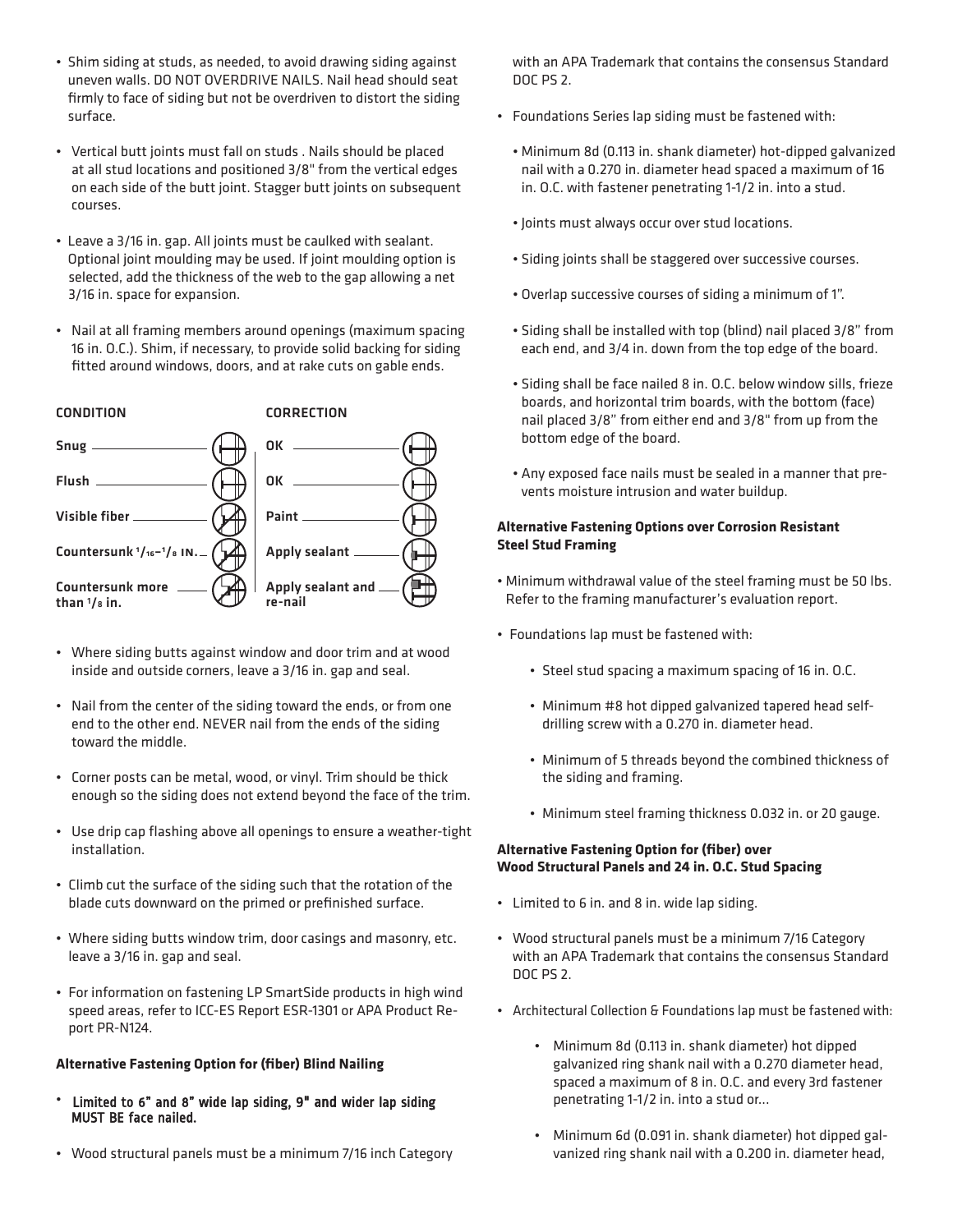spaced a maximum of 4 in. O.C. and every 6th fastener penetrating 1-1/2 in. into a stud.

#### **Insulated Sheathings**

LP SmartSide Sidings may be installed over low-compression rigid foam or exterior gypsum. The following precautions must be followed:

- • Adequate bracing of the wall in accordance with the International Codes or other ruling building code is required.
- For rigid foam sheathing up to 1 in. (25.4 mm) thick, siding may be nailed directly to the foam sheathing unless a drainage plane is required by the local building code. Nail length must be increased to ensure a minimum 1-1/2 in. (38.1 mm) fastener penetration into the structural framing.
- • For rigid foam sheathing greater than 1 in. (25.4 mm), a minimum 1-1/2 in. (38.1 mm) thick by 3-1/2 in. (88.9 mm) wide vertical strapping or furring strip must be installed over the sheathing to provide a solid, level nailing base for the siding. The strapping must be securely fastened to structural framing spaced no greater than 16 in. O.C. (406 mm) with a minimum nail penetration of 1-1/2 in. (38.1 mm) and a maximum nail spacing no greater than the width of the siding.

Louisiana-Pacific will assume no responsibility for any damage or condition arising from the use of rigid foam or exterior gypsum.



- • Joints must occur over studs.
- • A minimum 3/16 in. gap is required at ALL butt joints.
- If joint caulking option is selected, seal all gaps at butt joints with a high-quality exterior sealant meeting the ASTM C920, minimum Class 25 sealant.
- If joint moulding option is selected, add the thickness of the web to the gap allowing a net 3/16 in. space for expansion.
- If siding is prefinished by an approved or preferred prefinisher it does not require sealant or joint moulding when backed with minimum 4 in. wide flashing and the ends of the siding are factory finished.

LP 120 Series Foundation Lap sidings may be installed as exterior siding in Wildland Urban Interface (WUI) applications installed over one layer of 5/8" Type-X gypsum sheathing applied behind the exterior covering or cladding on the exterior side of the framing. They may also be installed over the exterior portion of a 1-hour fire-resistive exterior wall assembly designed for exterior fire exposure including assemblies using the gypsum panel and sheathing products listed in the Gypsum Association Fire Resistance Design Manual.

The Louisiana-Pacific Corporation ("LP") LP SmartSide Siding (the "Products") limitedwarranty (the "Warranty") applies only to structures on which the Products have been applied, finished and maintained in accordance with the published application, finishing and maintenance instructions in effect at the time of application. The failure to follow such application, finishing or maintenance instructions will void the Warranty as to the portion of the Products affected by the variance (the "Affected Products").

LP assumes no liability for any loss or damage sustained by the Affected Products and is expressly released by the purchaser or owner from any such loss or liability.

Any modification of the Warranty's application, finishing or maintenance requirements is void and unenforceable unless approved in writing prior to application by the Siding General Manager or his designee and a member of the LP Legal Department.

For a copy of the warranty or for installation and technical support, visit the LP SmartSide product support Web site at:

## www.lpsmartside.com

or for additional support call 800-450-6106.

#### WARRANTY REMEDIES ARE NOT AVAILABLE IF REQUIREMENTS ARE NOT FOLLOWED.

**Cal. Prop 65 Warning:** Use of this product may result in exposure to wood dust, known to the State of California to cause cancer.



© 2014 Louisiana-Pacific Corporation. All rights reserved. LP and SmartSide are registered trademarks of Louisiana-Pacific Corporation. Printed in U.S.A.

NOTE: Louisiana-Pacific Corporation periodically updates and revises its product information.<br>1/14 Dr Verify that this version is current. call 800-450-6106. To verify that this version is current, call 800-450-6106.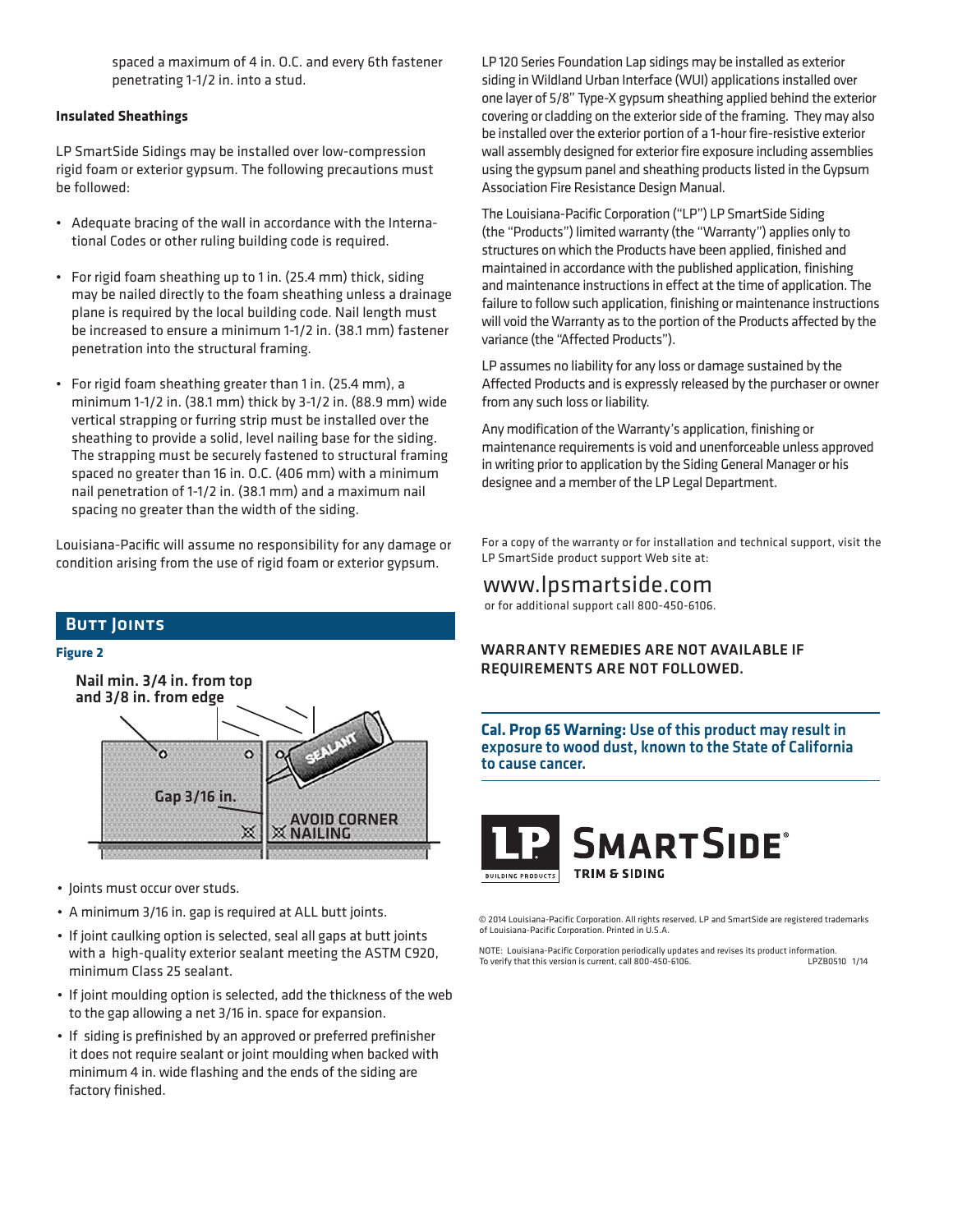







establish straight reference lines

**Figure 4**